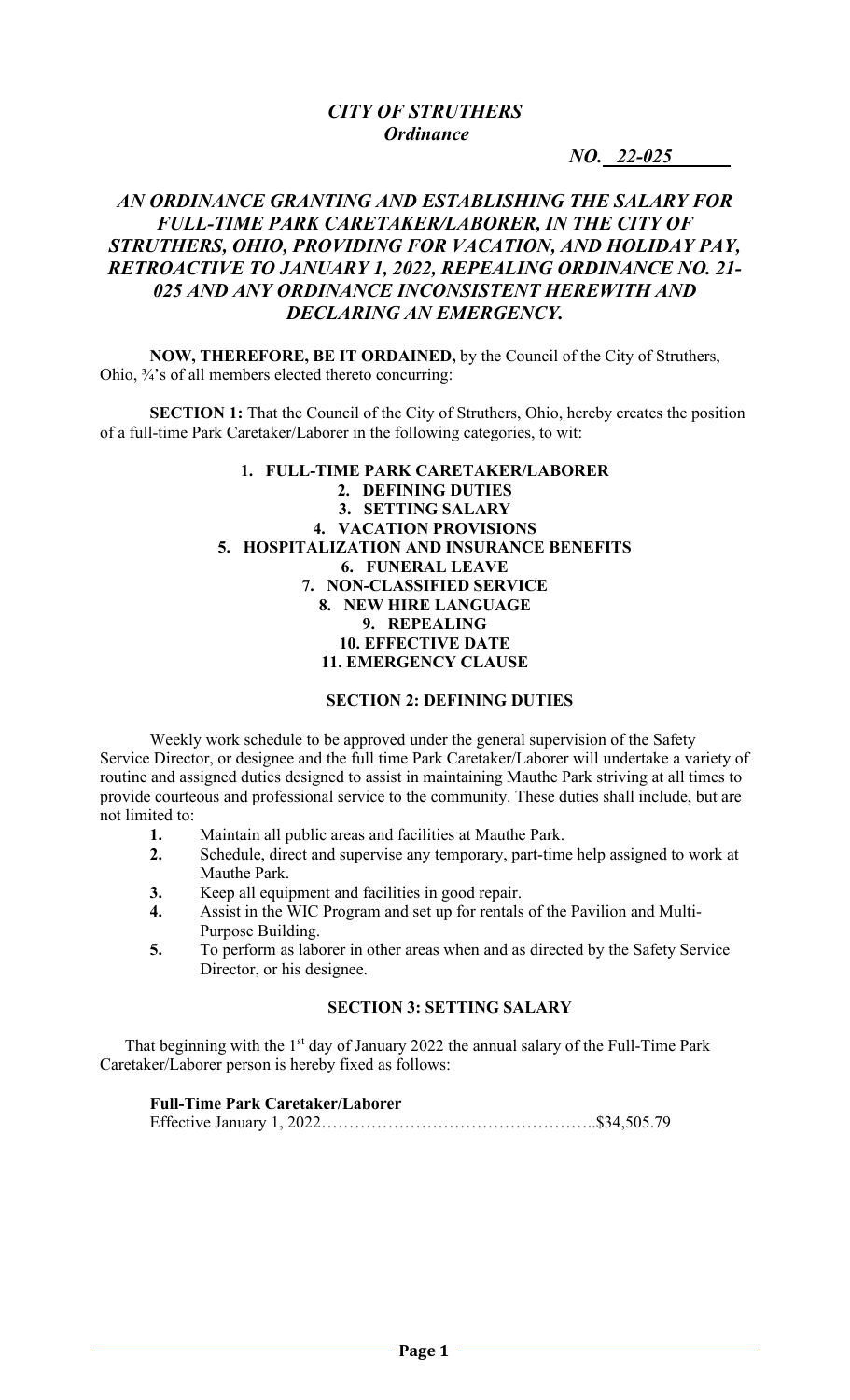*NO.* 22-025

# Years of Service Annual Vacation Less than one (1) year None One  $(1)$  to Four  $(4)$  80 hours  $(2 \text{ weeks})$ Five  $(5)$  to Nine  $(9)$  120 hours  $(3 \text{ weeks})$ Ten (10) to Fourteen (14) 160 hours (4 weeks) Fifteen (15) or more 200 hours (5 weeks)

## **SECTION 4: VACATION PROVISIONS**

# **Service in excess of fifteen (15) Years**:

Employee with more than Fifteen (15) years of continuous full-time service with the City will receive an additional eight (8) hours of vacation leave annually. Thereafter, for each five (5) year period of service beyond the first fifteen (15) years, an employee shall receive an additional eight (8) hours of vacation leave annually. (i.e., Twenty (20) years or more - 208 hours; Twenty-five (25) years or more - 216 hours; Thirty (30) years or more  $-224$  hours; etc.)

## **SECTION 5: HOSPITALIZATION AND INSURANCE BENEFITS**

The City of Struthers will provide major medical/health care/hospitalization and ancillary coverage(s) (i.e., dental, vision, etc.) for all employees eligible for such benefit. All full time employees and elected officials are eligible for benefits.

The insurance committee shall recommend a base insurance plan as prescribed by currant union contracts that require it. The employer shall offer additional plans. The employer shall select appropriate carriers/providers and otherwise determine the method of provision, plan eligibility criteria, and coverage levels. The costs and/or terms and conditions of said insurance shall be at the discretion of the employer and may be subject to change. The participating employee may select either single, with spouse, with child, family or other coverage offered under the plan. The same plan/plans shall be offered to all eligible employees.

Unless otherwise stated in employees union contracts, the employee will contribute twenty percent (20%) of the premium cost for medical/health care/hospitalization and ancillary coverage(s) (i.e., dental, vision, etc.). The premium contribution shall be deducted from the employees' payroll. At any time the employee does not receive a pay they are responsible for making the monthly payment.

All spouses of eligible employees shall be afforded the City of Struthers Health Insurance Plan provided that no other insurance is available to them by any other source, or which would cost them out-of-pocket premium expenses of more than thirty-five (35%) of the current City of Struthers' premium cost for the applicable coverage for either Medical, Dental, or Vision Care Insurance. Said insurance plan should be reasonable in comparison to the current city plan. In the event that either Medical, Dental, or Vision Care Insurance is available to the spouse at an out of pocket premium expense less than 35% of the current City of Struthers premium cost for applicable insurance coverage the spouse shall not be eligible for coverage under the city insurance plan. (Struthers City Ordinance No. 18-002)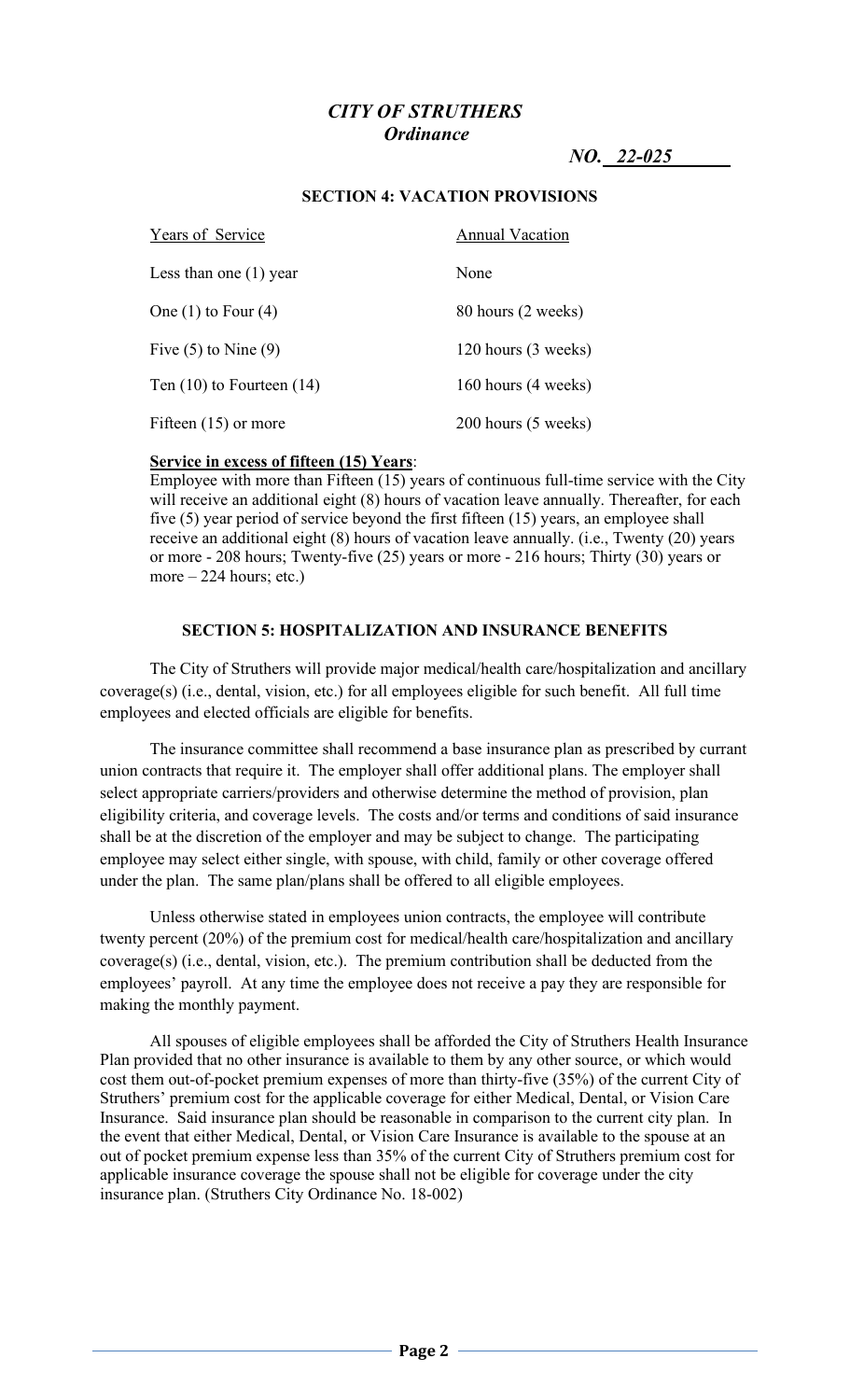*NO.* 22-025

#### **SECTION 6: FUNERAL LEAVE**

 When death occurs in any of the above mentioned department employee's immediate family, the employee, upon request, will be excused for up to two (2) consecutive scheduled workdays. The employee shall receive pay for any such excused scheduled weekday, provided; it is established that he/she attended such funeral. An employee will not receive funeral pay when it duplicates pay received for time not worked for any other reason.

 Immediate family is herein defined as spouse, child, mother, father, sister, brother, grandmother, grandfather, mother-in-law, father-in-law.

#### **SECTION 7: NON-CLASSIFIED SERVICE**

Said position is non-classified service and is appointed by the Mayor.

## **SECTION 8: NEW HIRE LANGUAGE**

Should any full-time position become vacant; the salary for a new replacement employee will be set at 85% of the base salary the 1<sup>st</sup> year, and 100% of the base salary in the 2<sup>nd</sup> year with all increases to be effective on the hire date and any subsequent pay increases become effective on January 1<sup>st</sup> after the 2<sup>nd</sup> year. Unless vacancy is filled with an already existing full-time city employee in which the employee will receive 100% of the salary.

#### **SECTION 9: REPEALING**

That Ordinance No. 21-025 and any ordinance inconsistent herewith are hereby repealed.

#### **SECTION 10: EFFECTIVE DATE**

That this Ordinance is retroactive to January 1, 20122.

## **SECTION 11: EMERGENCY CLAUSE**

This ordinance is hereby declared to be an emergency measure necessary for the preservation of public peace, health and safety of the inhabitants of the City of Struthers, Ohio. Said emergency exists by reason of the fact that said full-time Park Caretaker/Laborer get paid retroactive to January 1, 2022, and, as such, this ordinance shall take effect upon its passage and approval by the Mayor.